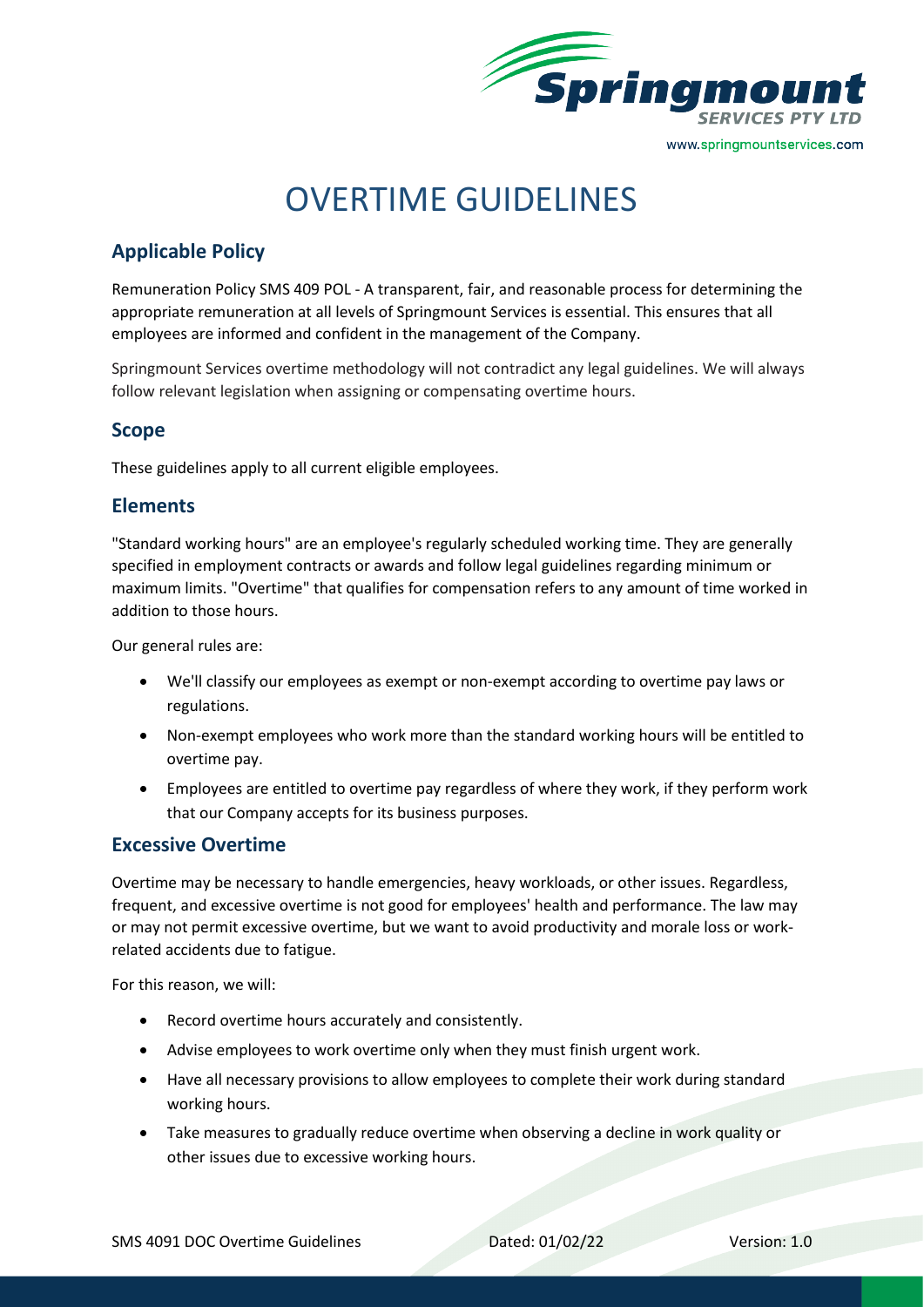

• Set a daily/weekly cap for overtime at [*2 hours per day/ 8 hours per week*.] Employees who work more than that will be compensated according to legal requirements. However, we advise employees to respect this limit.

#### **We will not:**

- Ask employees to work more than the maximum number of hours per day or week permitted by law.
- Discriminate when choosing who must work overtime and how they will be compensated for it.

#### *Shift-based system*

When employees are working on a shift-based system, we will always abide by Award requirements*.* 

#### *Who are exempt employees?*

The law may exempt some employees from overtime compensation. These employees will receive overtime at our Company's discretion. All company provisions about excessive overtime will apply to exempt employees too.

#### *Abuse of overtime*

We want to avoid any abuse of the overtime system, either by our Company or employees. We expect:

- Managers to avoid asking or encouraging their team members to work excessive overtime.
- Employees to avoid working unnecessary overtime aiming for the highest pay, as this may result in a trade-off with the quality of their work.

We are bound to compensate overtime pay at the correct pay rates promptly. Employees and managers should follow our timekeeping systems so we can maintain accurate records.

## **Application and process**

To comply with record-keeping and overtime compensation requirements, we need a smooth procedure. We should record overtime timely. This is our suggested procedure:

- Team members and their managers agree on the hours of overtime needed. Overtime should not exceed any legal limits, and employees should not end up working excessive hours.
- Managers should know whether their team members are non-exempt or exempt and ensure their team members are aware.
- Team members and managers accurately record overtime.
- Payroll calculates overtime pay according to legal pay rates.
- Team members receive their overtime compensation in the next scheduled pay period.